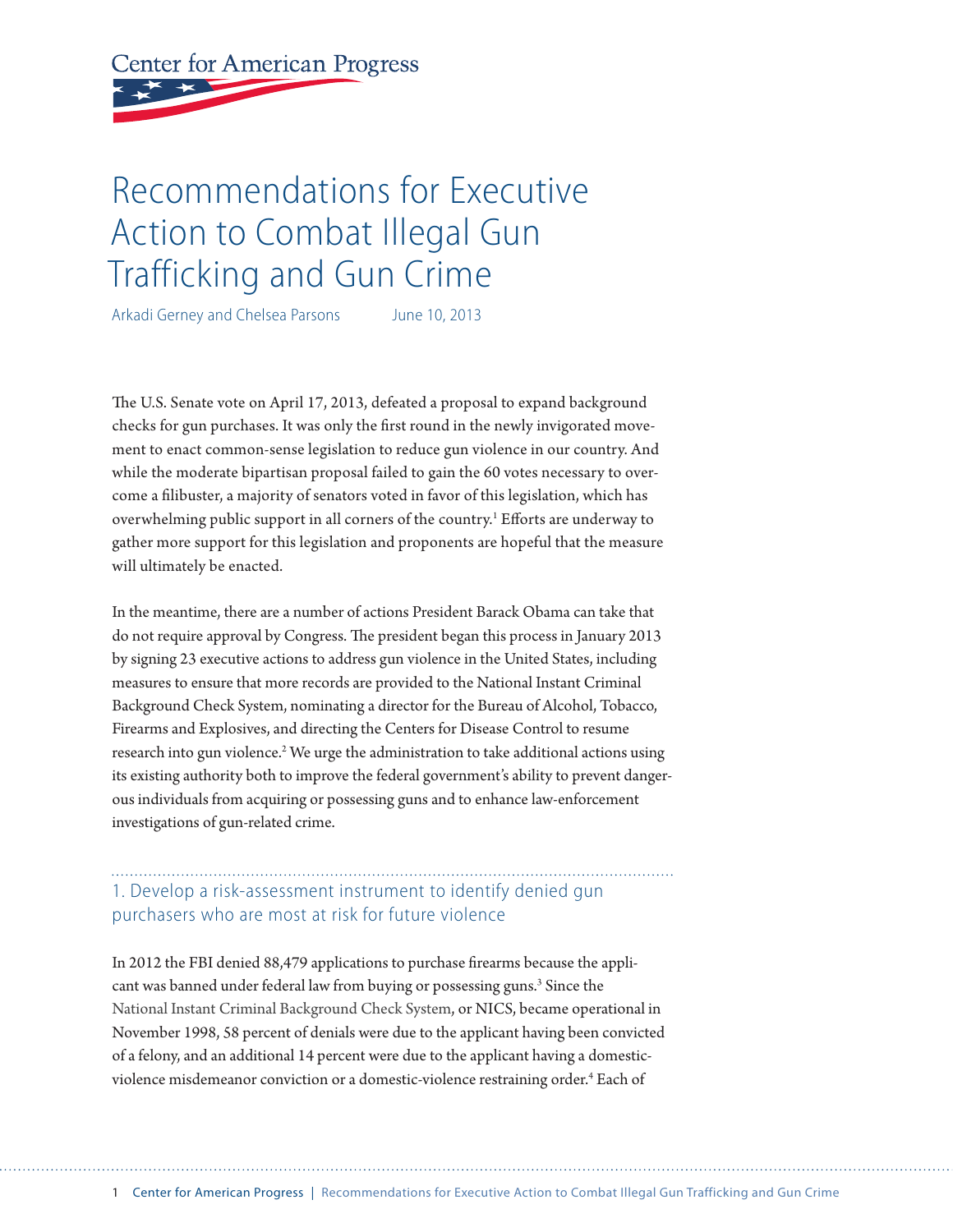these attempted purchases is a crime, but federal law enforcement rarely chooses to pursue these cases. In 2010, for example, 72,659 gun sales were denied by NICS, a total of 1.2 percent of all NICS background checks. After further review and investigation by the Bureau of Alcohol, Tobacco, Firearms and Explosives, or ATF, only 63 of these denials were ultimately referred to the U.S. attorney for prosecution, and charges were filed in only 44 cases.<sup>5</sup> This low prosecution rate for these "lie-and-try-to-buy" cases has persisted across administrations.<sup>6</sup> While federal prosecutors commenced criminal actions against nearly 8,700 defendants in 2012 for other gun-related crimes, such as possession of a firearm by a prohibited person or using a gun in furtherance of a violent crime,<sup>7</sup> the federal government should develop a risk-assessment instrument to better prioritize and bring more "lie-and-try-to-buy" cases for prosecution.

Little is known about the more than 2 million instances since November 1998 in which individuals were prevented from purchasing guns because of a federal prohibitor. ATF has an entire unit devoted to investigating these denied sales—the Denial Enforcement and NICS Intelligence Branch, or DENI Branch. These investigations are not informed, however, by a comprehensive review of which NICS denials are most associated with individuals who go on to acquire guns in the private market and commit future crimes.8 The information about these blocked sales and the prohibited individuals who attempted to buy guns could be used to help inform a study of the frequency or prevalence of future violent crimes, particularly gun-related crimes, committed by individuals barred from gun ownership.

The ATF DENI Branch should partner with the FBI to undertake a comprehensive study of all 2 million denied gun purchases since 1998 to determine how many individuals blocked from purchasing guns went on to commit future violent crimes, with a particular focus on subsequent gun-related crimes. Using the data gathered in this study, ATF and the FBI should develop a risk-assessment process for use by ATF and the U.S. attorney to assist in determining which attempted sales cases should be prioritized for prosecution. ATF and the FBI should also publish a report with the aggregated findings of this study to assist local law enforcement in making similar decisions regarding which offenders to target for further investigation and prosecution.

## 2. Establish an alert system for failed background checks

Although "lie-and-try-to-buy" cases are generally of low priority to federal prosecutors, state and local police and prosecutors often have a great interest in learning about which prohibited individuals in their communities are trying to buy guns, particularly felons and domestic abusers. The acquisition of firearms by such individuals poses a distinct risk to public safety in those communities; local law enforcement should be informed when such individuals have attempted to buy guns so that they can decide whether to pursue state-law criminal charges, initiate investigations, or keep an eye on these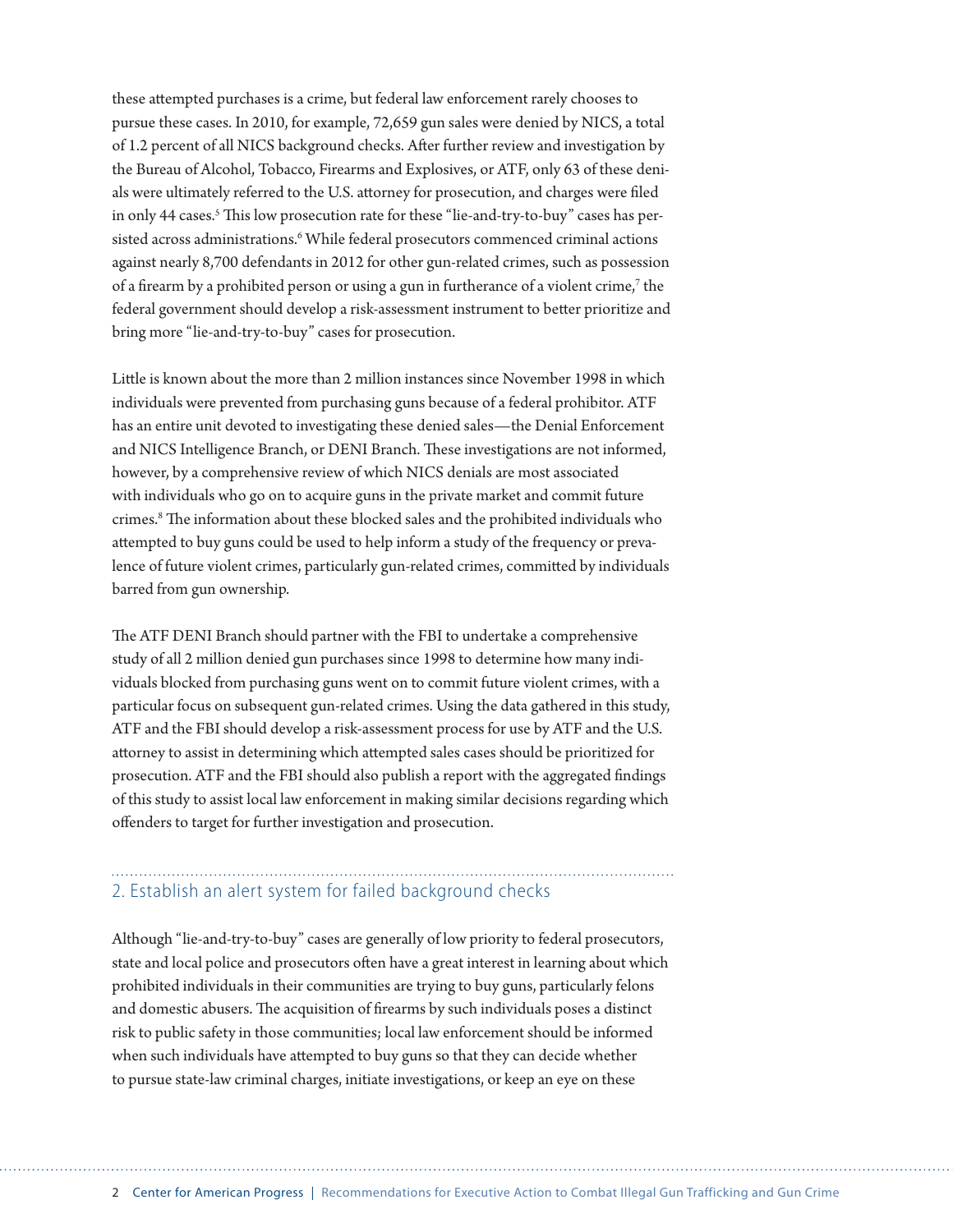individuals for signs of future criminal activity. In 2009 Mayors Against Illegal Guns recommended an alerting process for background-check denials.9 And since then lawenforcement sources report that the FBI has implemented a procedure to alert state and local law enforcement when fugitives attempt to purchase firearms, a group that makes up about 9.8 percent of NICS denials.10 The FBI should develop a similar electronic alert system to advise local law enforcement when *any* individual in their jurisdiction seeks to purchase a gun but has been blocked from doing so because they are prohibited under federal law from firearm possession.

In addition to reporting all blocked purchases to local law enforcement, the FBI should develop protocols for referring information to other state and local authorities about certain sales. State mental-health authorities, for example, should be notified when an individual prohibited from gun ownership because of mental illness attempts to buy a gun. Such an attempted purchase should raise a red flag that the individual may be an imminent risk to himself or to others, and the appropriate local law-enforcement or mental-health authorities should check in on this person. Likewise, individuals blocked from buying a gun who identify as college students or list a college campus as their address should be reported to campus police. Again, these attempted purchases may raise a red flag that a student prohibited from firearm possession potentially poses a risk to self or to overall campus safety.

## 3. Conduct background checks of gun-dealer employees

Individuals prohibited under federal law from buying or possessing guns are likewise prohibited from working for a federally licensed gun dealer in any capacity that involves handling guns. Gun dealers, however, are not currently required to conduct background checks as part of the hiring process to determine whether prospective employees are banned from firearm possession under federal law. And in fact, there have been numerous cases of prohibited individuals working behind the counter at gun dealers. In August 2012, for example, federal investigators arrested an Augusta, Kansas, gun dealer when her husband, a convicted felon, was caught repeatedly selling guns at the store and on behalf of the store at gun shows.<sup>11</sup>

ATF should use the NICS system to incorporate background checks of all employees as part of the more than 13,000 gun-dealer audit inspections conducted each year. Doing so would help ensure that prohibited individuals don't have easy and unfettered access to guns.

ATF should also encourage gun dealers to voluntarily conduct background checks of employees using the NICS system. Some gun retailers, including Walmart, voluntarily conduct checks on all gun-handling employees, and the gun-industry lobby—the National Shooting Sports Foundation—recommends that dealers voluntarily conduct such checks.<sup>12</sup> ATF should advise all gun dealers of the availability of NICS to conduct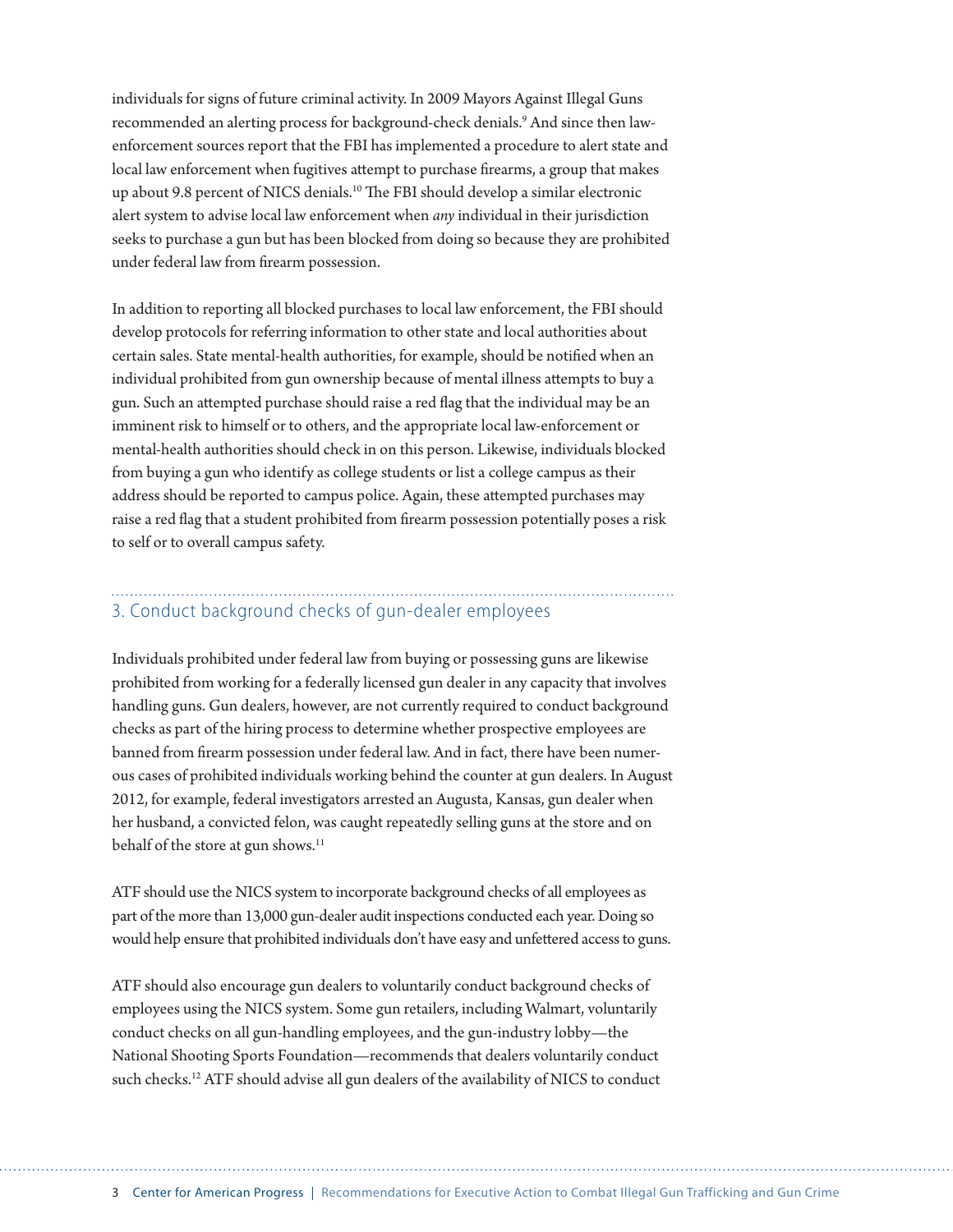background checks of current and prospective employees. As part of his list of 23 executive actions on guns announced in January 2013, the president directed ATF to advise gun dealers that they are permitted to perform background checks to assist individuals engaged in private sales.<sup>13</sup> On January 16 ATF issued an open letter to all federally licensed gun dealers encouraging them to perform background checks for such private sales and has provided detailed guidance regarding how to perform such checks and the applicable recordkeeping requirements for these transactions.<sup>14</sup> ATF should issue a similar letter informing gun dealers that they may use NICS to perform background checks of current and prospective employees and develop protocols to enable and encourage such checks.

## 4. Verify the validity of a purchaser's identification document as part of every NICS check

Individuals are required to provide proof of identity when applying to buy a firearm. There is no mechanism in place, however, for verifying that the identification document provided is, in fact, valid and properly possessed by the individual. This gap in the background-check system allows prohibited individuals to easily circumvent the federal law by purchasing firearms using a forged or fake identification document. A General Accounting Office, or GAO, investigation in 2001 highlighted this weakness in the background-check system: Investigators were able to buy guns in five states using counterfeit driver's licenses.15

The FBI should incorporate an instant check of the validity of the proffered state-issued identification document as part of every NICS check, in much the same way as the E-Verify system checks information provided on I-9 Employment Eligibility Verification forms against data in the Department of Homeland Security and the Social Security administration systems.<sup>16</sup> By linking state motor-vehicle databases with NICS, for example, the FBI could easily and quickly assess the validity of driver's licenses offered by prospective purchasers, thus eliminating an easy avenue for prohibited individuals to buy guns from dealers. Mayors Against Illegal Guns made a similar recommendation in 2009.<sup>17</sup>

Criminal gun dealers can also hide illegal gun sales by falsifying information in their records, including by listing fictitious individuals as legitimate gun buyers in the paperwork they are required to keep. ATF should also check the validity of the identity of purchasers listed in a dealer's records as part of each audit inspection.

## 5. Require manufacturers to put multiple serial numbers on guns

ATF regulations require that every gun manufacturer imprint a unique serial number on each gun it produces.<sup>18</sup> This serial number serves a number of purposes, including allow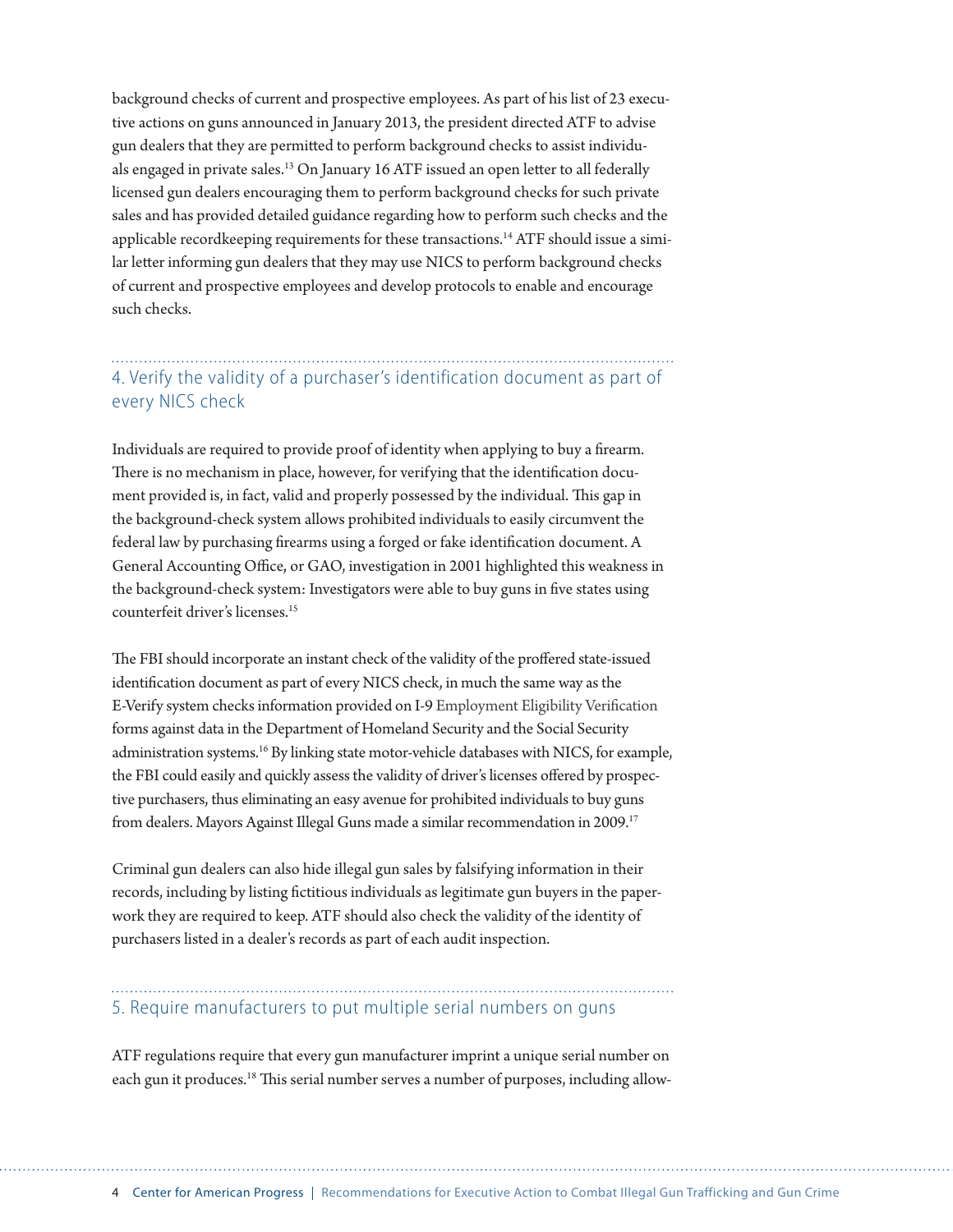ing for the manufacturer to ensure quality control within the manufacturing process. But more importantly, these serial numbers allow ATF to trace guns found by local law enforcement at crime scenes. ATF uses the serial number to identify the manufacturer of the gun, who in turn uses the serial number to identify the gun dealer to which it was originally shipped. ATF can then reach out to that gun dealer, who can check their records to identify the individual who first purchased the gun. This provides a crucial lead for law enforcement attempting to identify the individual who may have been involved in the crime.

Unfortunately, savvy criminals know the power of the serial number and often go to great lengths to deface it or to remove it entirely from the gun. When the serial number has been defaced in this way, the gun becomes nearly impossible to trace. Data from the 2000 Youth Crime Gun Interdiction Initiative Report examining crime guns recovered in eight jurisdictions revealed that nearly 10 percent of trace requests from those jurisdictions involved handguns with partially or fully obliterated serial numbers.19 Indeed, the recent case of the Boston Marathon bombers provides an example of this problem: The serial number was filed off the gun used to kill a campus police officer at the Massachusetts Institute of Technology, or MIT, making it substantially more difficult if not impossible—to trace.20

ATF has the authority under existing law to require licensed importers and manufacturers to identify all guns with a serial number placed on the receiver or frame "in such manner as the Attorney General shall by regulations prescribe."21 The Obama administration should use this authority to issue a new regulation requiring manufacturers and importers to place a second serial number on each gun in a hidden or difficult-to-access location. Some manufacturers have begun voluntarily placing the serial number in multiple places on the gun, a measure that makes it more difficult for criminals to completely eradicate this information from the gun and render it untraceable.

#### 6. Expand multiple-sale reporting

Federal law requires gun dealers to report to ATF when an individual purchases two or more handguns in a five-day period.<sup>22</sup> Such reporting is a crucial law-enforcement tool, as such multiple purchases are a strong indicator of illegal gun trafficking.<sup>23</sup> Similar reporting is not required, however, for multiple sales of long guns—a category of firearms that includes rifles and shotguns—despite the fact that many such guns are illegally trafficked and used in crimes.<sup>24</sup> In 2011 the Obama administration acted to partially fill this gap by using existing statutory authority given to ATF to require gun dealers to provide information regarding certain gun sales on demand.25 Invoking this "demand letter" authority, the administration began to require gun dealers in four southern border states to report whenever an individual buys more than one semiautomatic rifle within a five-day period.<sup>26</sup> This reporting requirement has been a key tool in the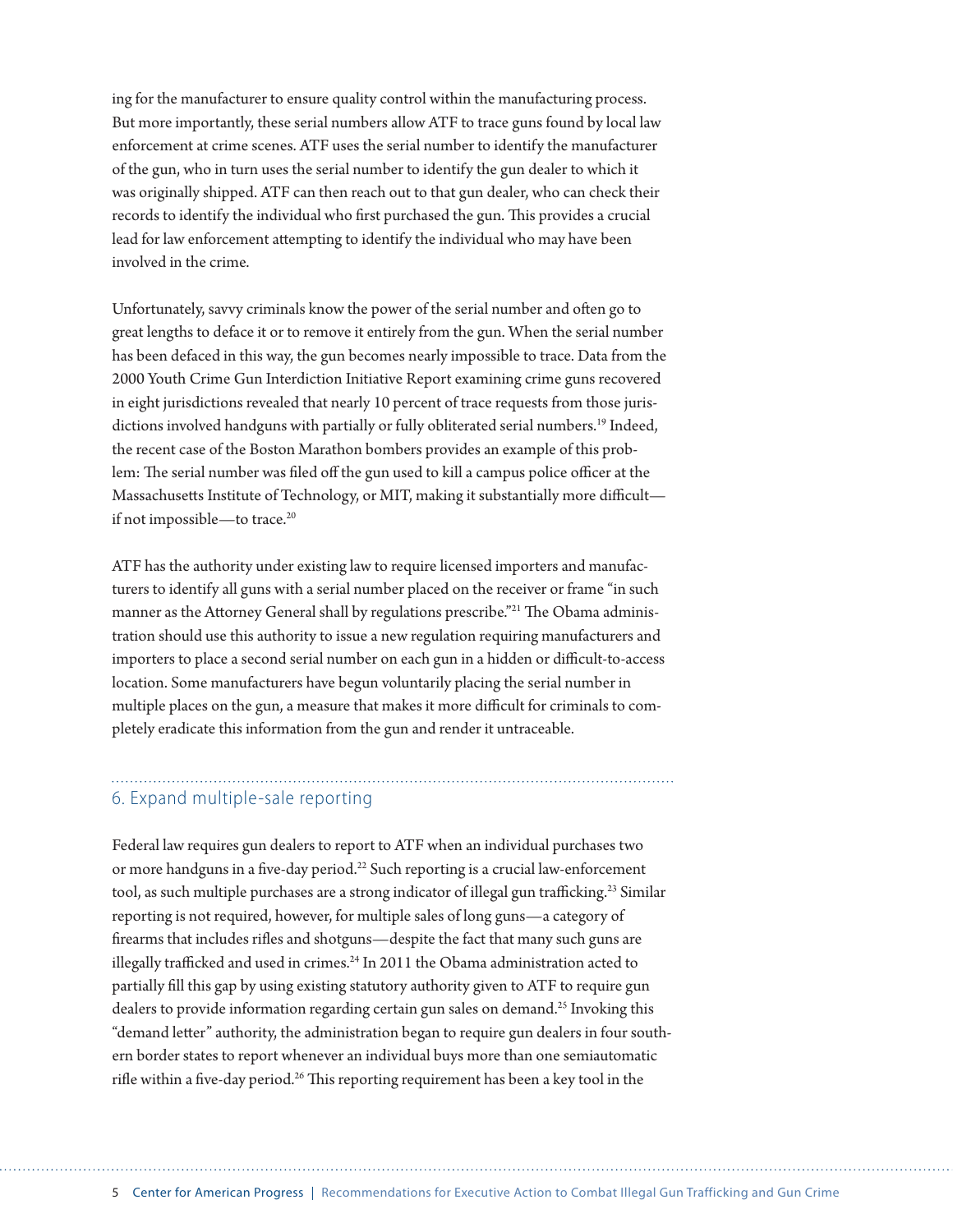fight against gun trafficking by Mexican drug cartels: During the first eight months that the new reporting requirement was in effect, ATF initiated 120 investigations based on reports of multiple sales of long guns and recommended prosecution of more than 100 defendants in 25 separate cases.<sup>27</sup>

The Christmas Eve ambush of firefighters in Webster, New York, provides an example of how failure to report multiple sales of long guns limits law enforcement's ability to prevent gun crimes. That case involved a multiple purchase that included an assault rifle by a straw purchaser—an individual who buys a gun on behalf of someone who cannot legally buy a firearm.28 Had the purchase involved multiple handguns, the circumstances of the sale may have triggered a straw-purchase investigation by ATF, and the straw purchaser may have been caught illegally transferring the assault rifle to the felon who ambushed the firefighters—heading off the attack. But because the multiple purchase involved an assault rifle, it went unreported to the bureau, which allowed the straw purchaser—and therefore the felon—to avoid investigation prior to the attack.

The administration should expand the multiple-sale-reporting requirement to help address the problem of illegal gun trafficking of assault rifles. Specifically, ATF should issue a new demand letter instructing all federally licensed dealers to report the following sales to ATF: (1) multiple sales of assault rifles by any dealer linked to more than five crime-gun traces in the prior year; and (2) multiple sales involving rifles that accept a detachable magazine and are capable of firing a round larger than a .22 caliber or any tactical shotgun with a pistol grip.

#### 7. Penalize states that fail to provide records to NICS

Federal law prohibits nine categories of dangerous individuals from buying or possessing guns, including felons, domestic abusers, and fugitives.29 This law is intended to protect the public from gun violence but is only effective if it is supported by an efficient system for checking the background of each potential purchaser. The FBI has operated NICS since 1998 for this purpose. Since that time, NICS has been used to perform more than 168 million background checks<sup>30</sup> and to block sales to more than 2 million prohibited purchasers.<sup>31</sup>

But NICS is only as good as the records that are contained within it. And historically, states have been slow to submit all relevant records to the FBI for inclusion in NICS, particularly records pertaining to individuals prohibited from firearm ownership due to mental illness. A GAO report found that in 2004 only around 126,000 records pertaining to individuals disqualified from gun ownership due to mental illness had been submitted by the states for inclusion in NICS.<sup>32</sup> Following the mass shooting at Virginia Tech in 2007 by an individual who should have been prevented from buying a gun because of mental illness, Congress passed the NICS Improvement Amendments Act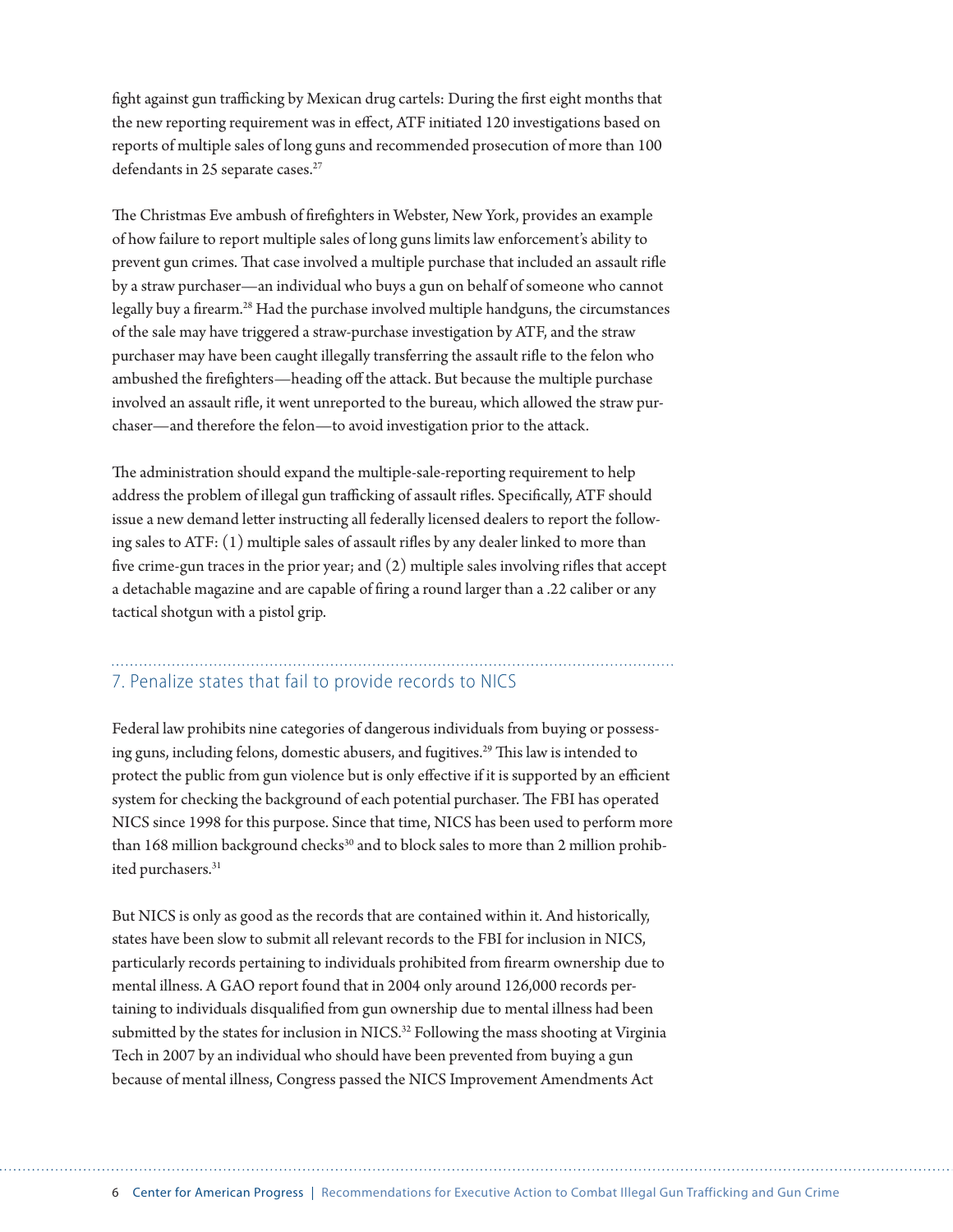of 2007, or NIAA, which provides incentives for states to submit these records.<sup>33</sup> This law gives the attorney general the discretion to withhold a percentage of federal grant funds otherwise due to a state if the state fails to provide a significant number of these records to the FBI for inclusion in NICS.<sup>34</sup> Following enactment of the NIAA, there has been a substantial increase in the number of mental-health records submitted to NICS—from nearly 300,000 in 2006<sup>35</sup> to more than 2.2 million today.<sup>36</sup> This progress, however, represents the efforts of only some states: 18 states have still submitted fewer than 100 mental-health records to NICS.<sup>37</sup> This indicates that the threat of a discretionary loss of funding is not a big enough stick to induce all of the states to start submitting more of these records.

Since the NIAA went into effect, the attorney general has yet to exercise the discretion to penalize states for failing to submit the required records to NICS. The administration should instruct the attorney general to begin withholding this grant funding to states that refuse to immediately begin to submit the required mental-health records to NICS, unless the state can demonstrate to the attorney general that extraordinary circumstances are preventing submission. While the statute gives the attorney general the discretion to withhold these funds, the administration should make it clear that this discretion should be exercised absent such a special showing by a state.

#### 8. Make disarming prohibited domestic abusers a priority

While federal law prohibits domestic-violence misdemeanants and individuals subject to certain domestic-violence restraining orders from buying or possessing guns, federal and state law-enforcement agencies have largely failed to enforce this prohibition and ensure that these individuals are relieved of any guns in their possession. Some states have enacted laws or policies to help facilitate surrender of firearms by these individuals,<sup>38</sup> but these laws are often poorly enforced.<sup>39</sup>

The failure to disarm domestic abusers can have devastating consequences for victims. An investigation by *The New York Times* in March 2013 found that over the past decade in Washington state, at least five women were shot and killed less than a month after obtaining protection orders.40 In at least six other instances in the state, a person subject to a restraining order shot and killed a person other than the person protected by the restraining order.<sup>41</sup> Another investigation by *The New York Times* found that since 2011 more than 50 people in Washington state with protection orders against them were arrested on gun charges, and in Minnesota, more than 30 people with protection orders were convicted of an assault with a dangerous weapon over the past three years.<sup>42</sup>

The experience of one county in California—a state that requires individuals to surrender any guns in their possession within 24 hours of being served with a temporary restraining order—highlights the effectiveness of firearm-surrender protocol in reducing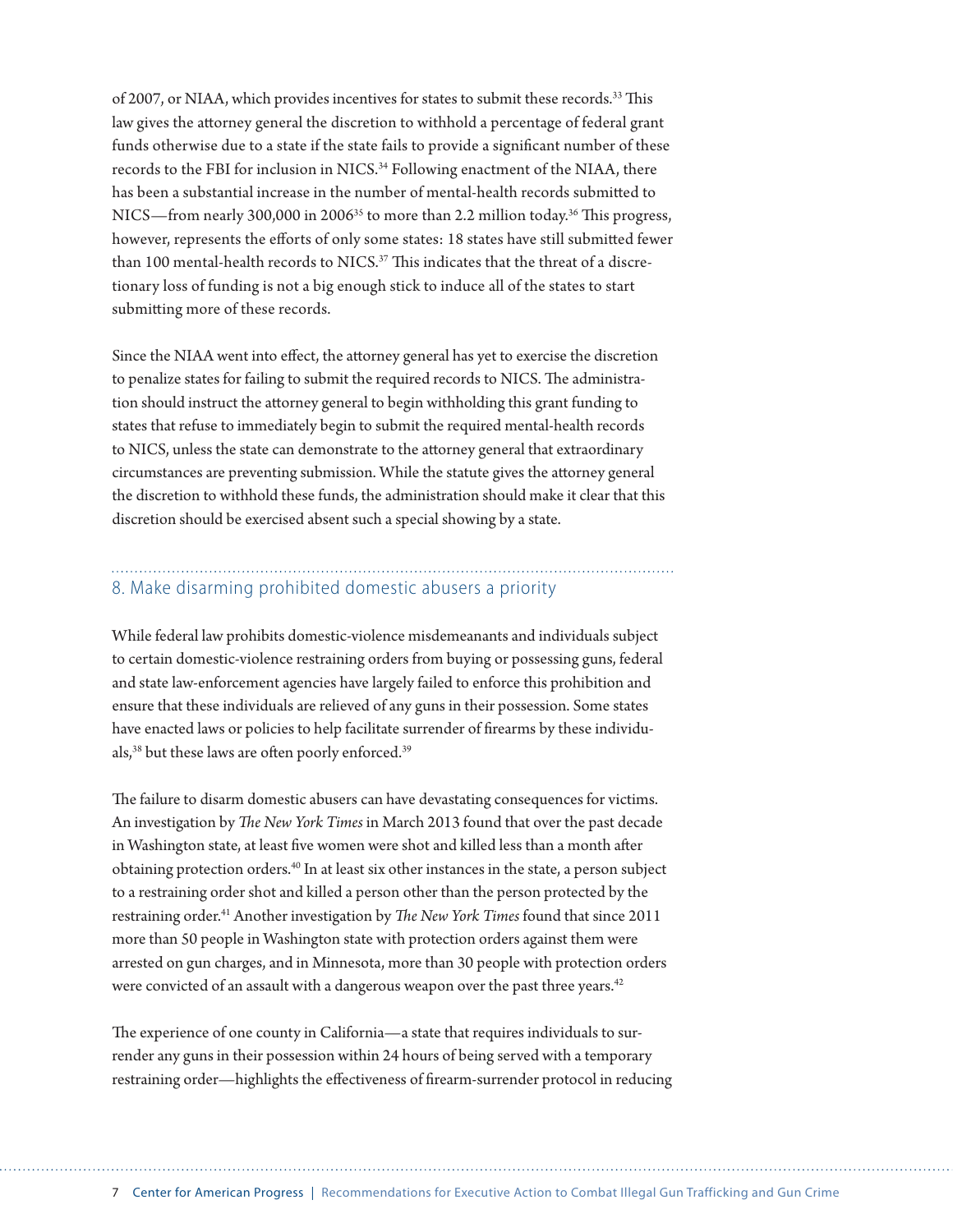gun violence in domestic-violence situations. San Mateo County has instituted detailed protocol to ensure the surrender of firearms from these individuals, and there has not been a domestic-violence gun homicide in the county in the past three years.<sup>43</sup>

ATF leads regional task forces around the country through its Project Safe Neighborhoods program, in which ATF agents work collaboratively with others in federal, state, and local law enforcement to reduce gun-related crime.<sup>44</sup> The administration should direct ATF to work with local law-enforcement partners in these Project Safe Neighborhood task forces to develop protocols for confiscating firearms from prohibited domestic abusers. Additionally, ATF should designate one agent in each field office to be a domestic-violence specialist to help ensure that this protocol is being properly implemented and to immediately address any domestic-violence-related issues that arise in the local community.45

#### 9. Incentivize gun-dealer inventory checks

ATF's primary tool to ensure that federally licensed gun dealers are in compliance with laws and regulations is to conduct regular inspections of these businesses. One of the most important parts of an ATF inspection of gun dealers is an inventory check to ensure that the dealer can account for every gun that has passed through its doors. In the event that dealers cannot account for large numbers of guns that should be in their inventory, a red flag is raised to ATF that illegal gun sales may be occurring. Guns reported as lost or stolen end up at crime scenes in large numbers,<sup>46</sup> indicating that this is a common way for guns to be diverted into criminal hands.

Despite the importance of regular inspections, current ATF resources limit the agency's ability to conduct an inspection of each gun dealer more frequently than around once every five years.<sup>47</sup> One way to fill the gap in the infrequent inspections would be to require gun dealers to regularly check their inventory against their sales and certify to ATF that all guns are accounted for. Because licensed gun dealers are required under federal law to report lost or stolen guns to ATF,<sup>48</sup> keeping an inventory would be an effective way of ensuring that missing guns are promptly identified and reported to law enforcement. Since 2004, however, ATF has been prohibited from requiring federally licensed gun dealers from conducting an annual check of their inventory to ensure that all firearms are accounted for. This prohibition takes the form of a rider in the annual appropriations legislation and is one of the so-called Tiahrt Amendments backed by the National Rifle Association, or NRA, that serve to hamstring the federal government's ability to regulate the firearms industry.<sup>49</sup>

In the absence of the ability to require dealers to regularly check their inventory, the administration should create an incentive for gun dealers to voluntary conduct annual inventory checks and certify to ATF that all guns are accounted for. ATF should create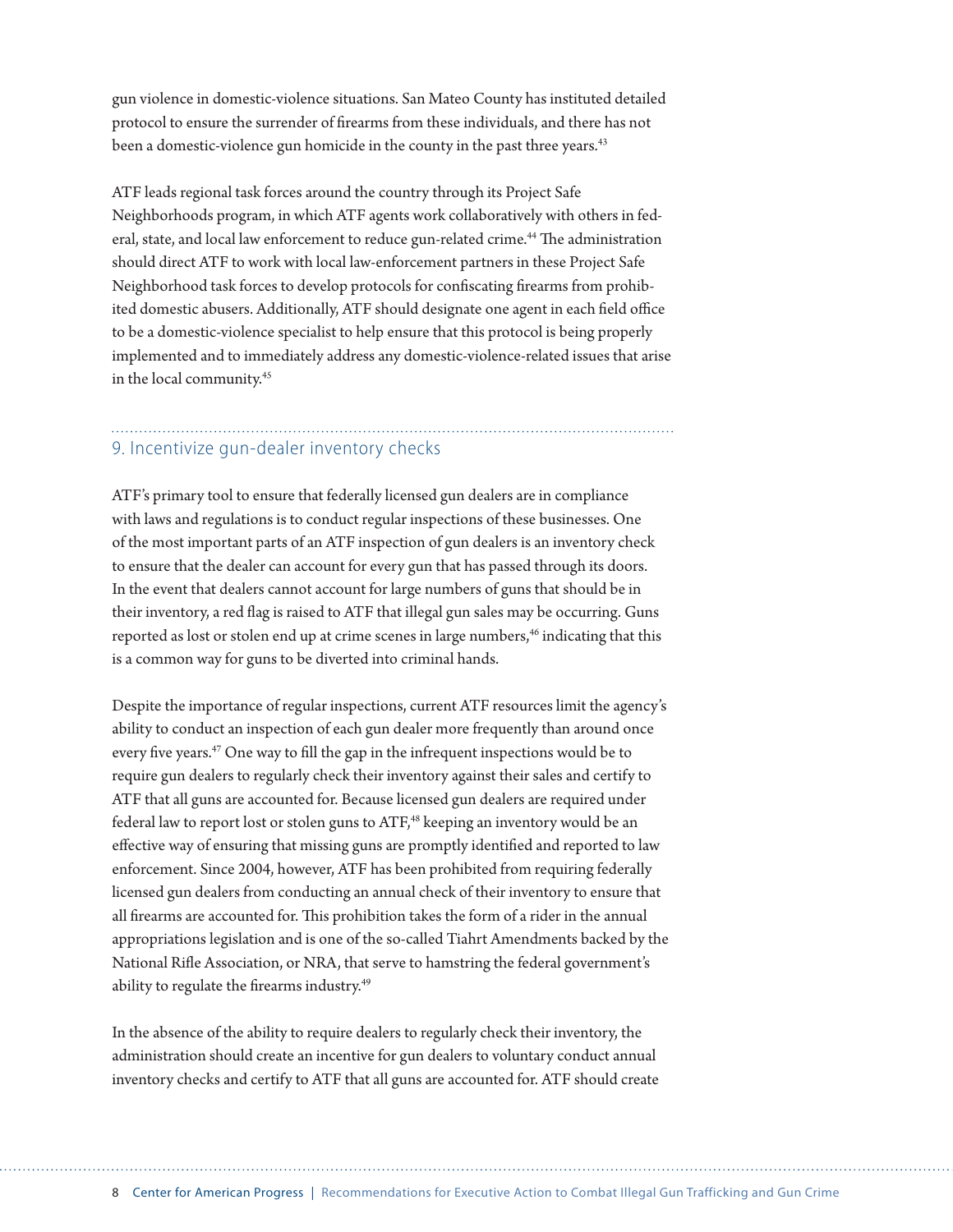a form for dealers to voluntarily report, under penalty of perjury, that they have checked their inventory and accounted for all firearms. ATF should also create a form for dealers to voluntarily report that they conducted an audit of the records they are required by law to maintain regarding the acquisition and disposition of every gun in their inventory, and either certify that no errors were found or disclose any errors discovered. Voluntary provision of these certification forms would be one factor ATF would consider in determining which dealers should receive an extensive ATF audit each year.

### 10. Impose tighter restrictions on dealer inventory liquidations following a license revocation

ATF has the authority to revoke a gun dealer's license for repeated violations of federal firearms laws. Revoking a dealer's license is intended to stop the individual from continuing to sell firearms in a manner that violates the law. When a dealer's license is revoked, however, the dealer is permitted to transfer their inventory into their personal collection and then continue selling these guns as a private seller. Dealers are permitted to do this even if these private sales from their newly augmented personal collections rise to the volume of sales that normally put a seller in the category of being "engaged in the business" of selling guns and therefore require a federal license.<sup>50</sup> This practice was condoned by the Department of Justice, or DOJ, in an opinion issued in 2006.<sup>51</sup> The result of this opinion is that former gun dealers who demonstrated that they were not responsible sellers by virtue of their violations of federal laws may continue high-volume gun sales as private sellers, only now they can do so without being required to perform background checks.<sup>52</sup>

This interpretation of the law is at odds with a common-sense reading of the statute and creates a significant risk to public safety. The purpose of revoking a gun dealer's license is to prevent that individual—who has demonstrated they are incapable of following federal laws designed to protect public safety and ensure that guns don't end up in the wrong hands—from continuing to sell guns. Permitting such individuals to continue selling guns as private sellers completely undermines the punishment of revoking the license. Some of these so-called fire sales—when dealers lose their federal firearms license but continue to sell off their inventory as private sellers—have involved hundreds of guns. When ATF revoked the license for the owners of Valley Gun in Baltimore, Maryland, in 2006 after finding more than 900 violations of federal regulations—including hundreds of missing guns—the owner was permitted to sell more than 700 guns that remained in the store inventory as a private seller.<sup>53</sup> The DOJ should issue a revised opinion clarifying that a gun dealer who has had his license revoked may not engage in private sales at a volume that constitutes engaging in the business, but rather must liquidate large quantities of inventory by selling to other licensed dealers.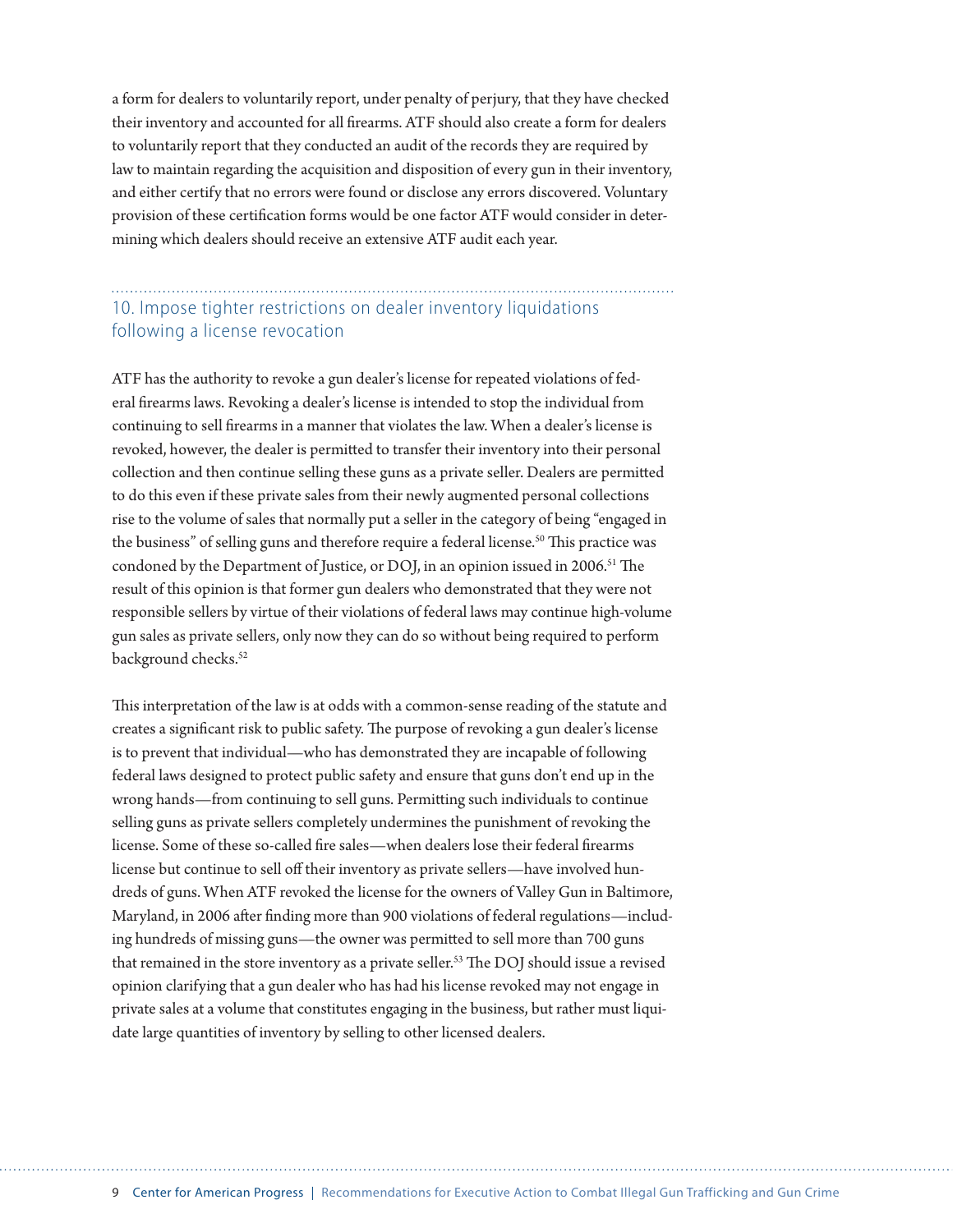#### 11. Inspect dealer inventory for stolen guns

Many gun dealers and licensed pawnshops buy guns from private individuals. When they do so, they are required to keep a record of the purchase, including the name and address of the seller, in the same manner as when they acquire guns in their inventory from a licensed manufacturer or distributor. Dealers have no way of verifying, however, that the used guns they are purchasing have not been reported as stolen. Such guns then remain unwittingly hidden in dealer inventories and the criminals responsible for putting them there go unpunished with money in their pockets.

ATF should initiate a trial program to incorporate checks of used-gun inventories into some audit inspections to look for stolen guns. By crosschecking used guns in a dealer's inventory with the FBI database of stolen guns, ATF will be able to identify whether any of these guns have been reported stolen and conduct an investigation into the individual who sold the gun to the dealer. Doing such checks for stolen guns in dealer inventory will also allow ATF to gather intelligence, first about the types of dealers who are targets for criminals to unload stolen guns, and second about local criminal networks. This intelligence could then be used to target gun thieves for investigation.

#### 12. Form a joint task force with ATF and the FBI to investigate Internetfacilitated gun crimes

The Internet has created a virtually unregulated marketplace for guns, one in which individuals banned from firearm possession under federal law can easily purchase guns from private sellers who advertise online and are not required to conduct a background check. A recent investigation by *The New York Times* found that 94 percent of ads for guns on the most popular websites were posted by such private sellers.<sup>54</sup> And while private sellers are still required to follow the federal law by refusing to sell a gun when they have reason to believe the recipient is prohibited from gun ownership, there is little to no oversight by law enforcement to ensure that illegal sales are not occurring. An investigation of gun sales online conducted by Mayors Against Illegal Guns in 2011 found that 62 percent of online sellers investigated agreed to sell a gun to an individual who indicated that they would not be able to pass a background check.55 There have been numerous incidents in which prohibited individuals easily, and illegally, bought guns online and subsequently using them to commit heinous crimes. In 2012, for example, Radcliffe Houghton, a domestic abuser who was banned from gun ownership because of a restraining order issued against him, bought a gun online that he used to shoot and kill his estranged wife and two of her co-workers.<sup>56</sup> Similarly, in 2011 Dmitry Smirnov, a Canadian who was prohibited from gun ownership in the United States because of his immigration status, bought a gun online from a private seller, then stalked and killed his former girlfriend.<sup>57</sup>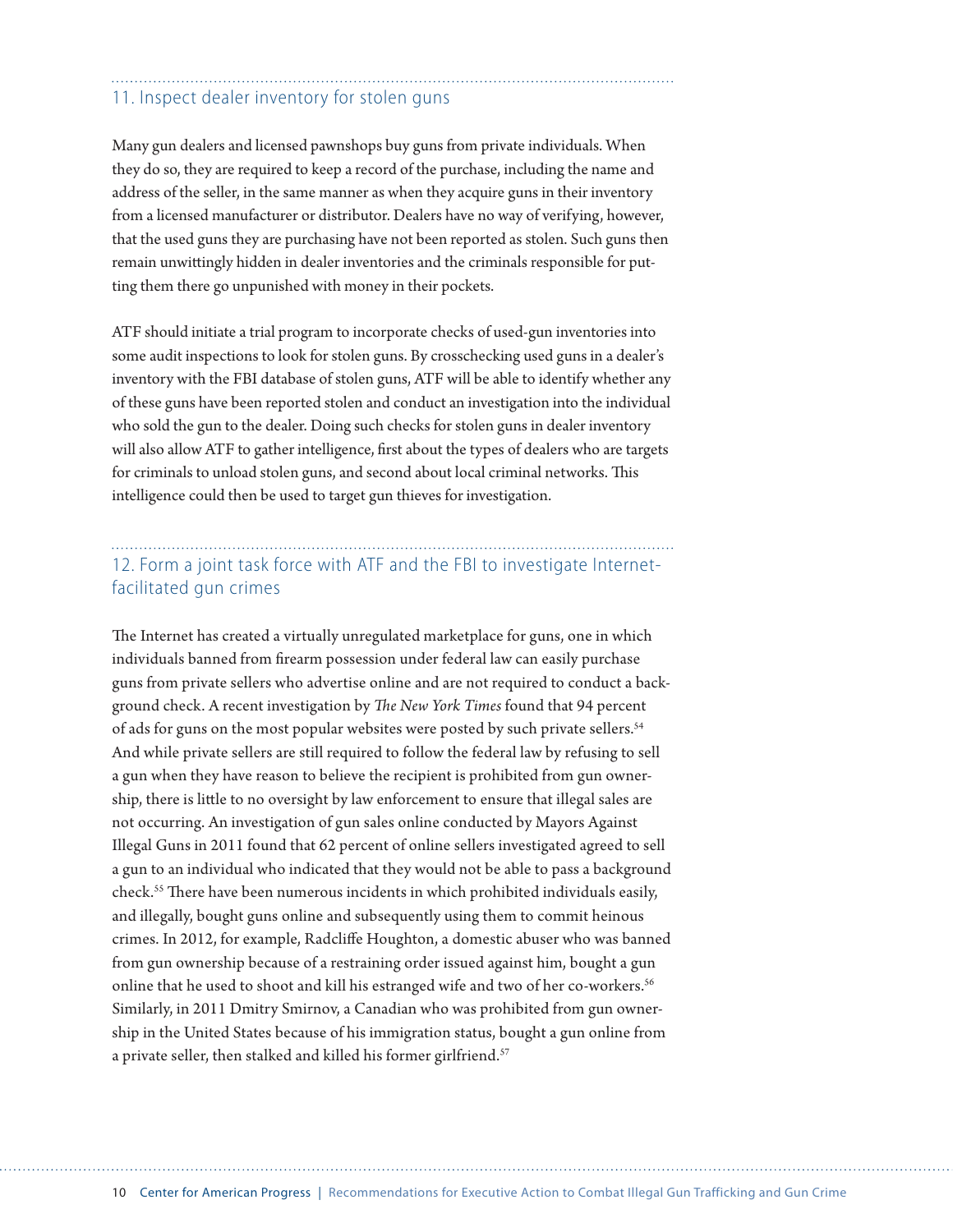Some private sellers are likely violating other federal laws on these websites as well, such as the requirement that an individual who is "engaged in the business" of selling guns seek a federal firearms license from ATF.58 The *New York Times* investigation found more than two dozen individuals who had each advertised more than 20 different guns for sale in a short time period.<sup>59</sup> Such individuals are likely breaking the law by selling guns at such a volume without a federal license.

ATF recently created a Cyber Crime Unit to focus on Internet-facilitated gun crimes.<sup>60</sup> The creation of this unit is long overdue and is a positive first step in the agency beginning to focus proper attention on these crimes. Given the agency's lack of experience in this area, however, ATF is ill equipped to adequately address the increasing problem of Internet gun crimes. ATF should partner with the FBI to begin aggressively investigating Internet-facilitated gun crimes. The FBI has a well-developed and robust cyber-crime division that has prioritized investigating computer-related crimes for many years.<sup>61</sup> Each FBI field office has at least one cyber squad consisting of special agents, intelligence analysts, and computer scientists,<sup>62</sup> and the FBI also leads the National Cyber Investigative Joint Task Force, a group of 18 federal law enforcement and intelligence agencies that work collaboratively to combat cyber crimes. The DOJ should create an Internet gun-trafficking task force in which ATF and the FBI partner together to develop and implement targeted investigations of illegal online gun sales.

#### Conclusion

Most of the attention in the current gun debate has been focused on congressional action (or inaction) on legislation designed to protect public safety by preventing dangerous individuals from having easy access to guns. There is much that can be done outside of Congress, however, to help strengthen oversight of the gun industry, enhance law-enforcement investigations of gun-related crime, and make it more difficult for criminals to get guns. As he continues to work with members of Congress to pass commonsense gun legislation, President Obama should also use the powers under current law granted to the executive branch to take action to help prevent future gun violence and make our communities safer.

*Arkadi Gerney is a Senior Fellow at the Center for American Progress. Chelsea Parsons is Associate Director for Crime and Firearms Policy at the Center.*

*\* Correction, June 11, 2013: This issue brief incorrectly stated the reporting requirements on handgun purchases. Federal law requires gun dealers to report to ATF when an individual purchases two or more handguns in a five-day period.*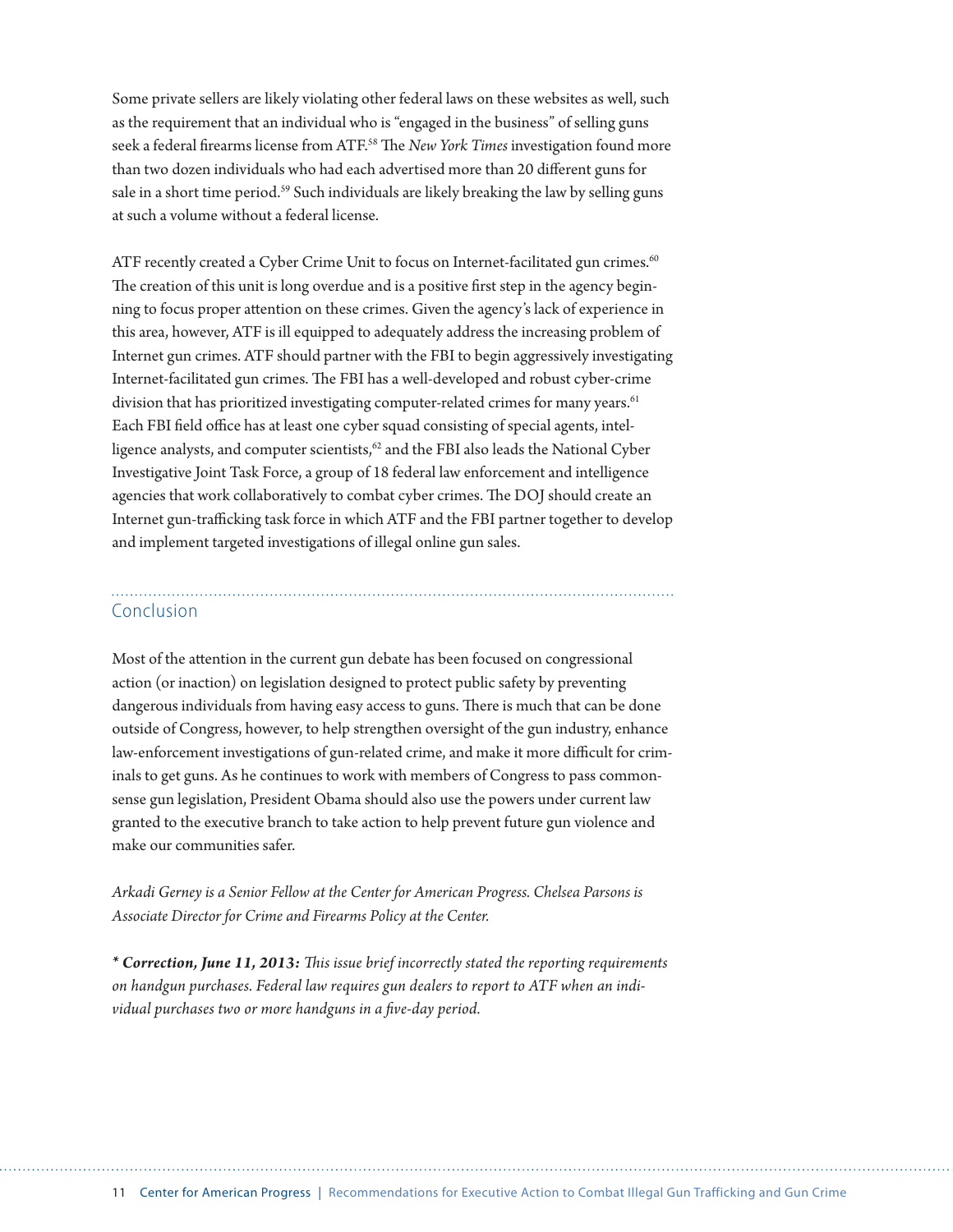#### Endnotes

- 1 Frank Newport, "Americans Wanted Gun Background Checks to Pass Senate," Gallup Politics, April 29, 2013, available at [http://www.gallup.com/poll/162083/americans-wanted](http://www.gallup.com/poll/162083/americans-wanted-gun-background-checks-pass-senate.aspx)[gun-background-checks-pass-senate.aspx.](http://www.gallup.com/poll/162083/americans-wanted-gun-background-checks-pass-senate.aspx)
- 2 The White House, "Now Is the Time: Gun Violence Reduction Executive Actions" (2013), available at [http://www.white](http://www.whitehouse.gov/sites/default/files/docs/wh_now_is_the_time_actions.pdf)house.gov/sites/default/files/docs/wh\_now\_is\_the\_time [actions.pdf.](http://www.whitehouse.gov/sites/default/files/docs/wh_now_is_the_time_actions.pdf)
- 3 Federal Bureau of Investigation, "National Instant Criminal Background Check System (NICS) Operations 2012," available at [http://www.fbi.gov/about-us/cjis/nics/reports/](http://www.fbi.gov/about-us/cjis/nics/reports/2012-operations-report/nics-operations-report-2012) [2012-operations-report/nics-operations-report-2012](http://www.fbi.gov/about-us/cjis/nics/reports/2012-operations-report/nics-operations-report-2012) (last accessed May 2013).
- 4 Federal Bureau of Investigation, "Federal Denials: Reasons Why the NICS Section Denies, November 30, 1998 - April 30, 2013," available at [http://www.fbi.gov/about-us/cjis/nics/re](http://www.fbi.gov/about-us/cjis/nics/reports/federal-denials-033113.pdf)[ports/federal-denials-033113.pdf](http://www.fbi.gov/about-us/cjis/nics/reports/federal-denials-033113.pdf) (last accessed May 2013).
- 5 Ronald J. Frandsen, *Enforcement of the Brady Act, 2010: Federal and State Investigations and Prosecutions of Firearm Applicants Denied by a NICS Check in 2010* (U.S. Department of Justice, 2012), available at [https://www.ncjrs.gov/pdf](https://www.ncjrs.gov/pdffiles1/bjs/grants/239272.pdf)[files1/bjs/grants/239272.pdf](https://www.ncjrs.gov/pdffiles1/bjs/grants/239272.pdf).
- 6 TRAC Reports, "Decline in Federal Prosecutions from ATF-Led Investigations," October 24, 2011, available at [http://](http://trac.syr.edu/tracreports/crim/265) [trac.syr.edu/tracreports/crim/265](http://trac.syr.edu/tracreports/crim/265).
- 7 U.S. Courts Judicial Business, "Table D-2. U.S. District Courts—Criminal Defendants Commenced, by Offense, During the 12-Month Periods Ending September 30, 2008 through 2012," 2012, available at [http://www.uscourts.gov/](http://www.uscourts.gov/uscourts/Statistics/JudicialBusiness/2012/appendices/D02DSep12.pdf) [uscourts/Statistics/JudicialBusiness/2012/appendices/](http://www.uscourts.gov/uscourts/Statistics/JudicialBusiness/2012/appendices/D02DSep12.pdf) [D02DSep12.pdf.](http://www.uscourts.gov/uscourts/Statistics/JudicialBusiness/2012/appendices/D02DSep12.pdf)
- 8 Frandsen, *Enforcement of the Brady Act*.
- 9 Mayors Against Illegal Guns, "A Blueprint for Federal Action on Illegal Guns" (2009), available at [http://mayorsagainstille](http://mayorsagainstillegalguns.org/downloads/pdf/blueprint_federal_action.pdf)[galguns.org/downloads/pdf/blueprint\\_federal\\_action.pdf](http://mayorsagainstillegalguns.org/downloads/pdf/blueprint_federal_action.pdf).
- 10 Federal Bureau of Investigation, "Federal Denials."
- 11 KAKE News, "Augusta Salon & Gun Shop Owners Facing Federal Charges," August 22, 2012, available at [http://www.](http://www.kake.com/home/headlines/167080455.html) [kake.com/home/headlines/167080455.html](http://www.kake.com/home/headlines/167080455.html).
- 12 Mayors Against Illegal Guns, "Wal-Mart and Mayors Against Illegal Guns Announce 'Responsible Firearms Retailer Partnership': A 10-Point Voluntary Code," Press release, April 14, 2008, available at [http://www.mayorsagainstillegalguns.](http://www.mayorsagainstillegalguns.org/html/media-center/pr007-08.shtml) [org/html/media-center/pr007-08.shtml](http://www.mayorsagainstillegalguns.org/html/media-center/pr007-08.shtml); AmmoLand, "NSSF Supports Virginia Call to Add Mental Health Records to Background Check System," May 1, 2012, available at http:// www.ammoland.com/2012/05/nssf-supports-virginiacall-to-add-mental-health-records-to-background-checksystem/#axzz2TqrB9ZA5.
- 13 The White House, "Now Is the Time."
- 14 Bureau of Alcohol, Tobacco, Firearms and Explosives, "Recordkeeping and Background Check Procedures for Facilitation of Private Party Firearms Transfers" (2013), available at [https://www.atf.gov/sites/default/files/assets/pdf-files/](https://www.atf.gov/sites/default/files/assets/pdf-files/atf_proc._2013-1_-_private_firearms_transfers_through_ffls.pdf) [atf\\_proc.\\_2013-1\\_-\\_private\\_firearms\\_transfers\\_through\\_](https://www.atf.gov/sites/default/files/assets/pdf-files/atf_proc._2013-1_-_private_firearms_transfers_through_ffls.pdf) [ffls.pdf](https://www.atf.gov/sites/default/files/assets/pdf-files/atf_proc._2013-1_-_private_firearms_transfers_through_ffls.pdf).
- 15 U.S. General Accounting Office, "Firearms Purchased from Federal Firearm Licensees Using Bogus Identification" (2001), available at [http://www.cbsnews.com/htdocs/pdf/](http://www.cbsnews.com/htdocs/pdf/gao_firearms.pdf) [gao\\_firearms.pdf.](http://www.cbsnews.com/htdocs/pdf/gao_firearms.pdf)
- 16 U.S. Citizenship and Immigration Services, "What Is E-Verify?", available at [http://www.uscis.gov/portal/site/uscis/](http://www.uscis.gov/portal/site/uscis/menuitem.eb1d4c2a3e5b9ac89243c6a7543f6d1a/?vgnextoid=e94888e60a405110VgnVCM1000004718190aRCRD&vgnextchannel=e94888e60a405110VgnVCM1000004718190aRCRD) [menuitem.eb1d4c2a3e5b9ac89243c6a7543f6d1a/?vgnexto](http://www.uscis.gov/portal/site/uscis/menuitem.eb1d4c2a3e5b9ac89243c6a7543f6d1a/?vgnextoid=e94888e60a405110VgnVCM1000004718190aRCRD&vgnextchannel=e94888e60a405110VgnVCM1000004718190aRCRD) [id=e94888e60a405110VgnVCM1000004718190aRCRD&vgn](http://www.uscis.gov/portal/site/uscis/menuitem.eb1d4c2a3e5b9ac89243c6a7543f6d1a/?vgnextoid=e94888e60a405110VgnVCM1000004718190aRCRD&vgnextchannel=e94888e60a405110VgnVCM1000004718190aRCRD) [extchannel=e94888e60a405110VgnVCM1000004718190aR](http://www.uscis.gov/portal/site/uscis/menuitem.eb1d4c2a3e5b9ac89243c6a7543f6d1a/?vgnextoid=e94888e60a405110VgnVCM1000004718190aRCRD&vgnextchannel=e94888e60a405110VgnVCM1000004718190aRCRD) [CRD](http://www.uscis.gov/portal/site/uscis/menuitem.eb1d4c2a3e5b9ac89243c6a7543f6d1a/?vgnextoid=e94888e60a405110VgnVCM1000004718190aRCRD&vgnextchannel=e94888e60a405110VgnVCM1000004718190aRCRD) (last accessed May 2013).
- 17 Mayors Against Illegal Guns, "A Blueprint for Federal Action on Illegal Guns."
- 18 27 CFR 478.92.

- 19 Bradley A. Buckles, "Youth Crime Gun Interdiction Initiative Report 2000" (Washington: Bureau of Alcohol, Tobacco, Firearms and Explosives, 2002), available at [http://www.atf.](http://www.atf.gov/publications/historical/ycgii/ycgii-report-2000.html) [gov/publications/historical/ycgii/ycgii-report-2000.html.](http://www.atf.gov/publications/historical/ycgii/ycgii-report-2000.html)
- 20 Scott Wilson, Greg Miller, and Sari Horwitz, "Boston bombing suspect cites U.S. wars as motivation, officials say," *The Washington Post,* April 23, 2013, available at [http://www.washingtonpost.com/national/boston](http://www.washingtonpost.com/national/boston-bombing-suspect-cites-us-wars-as-motivation-officials-say/2013/04/23/324b9cea-ac29-11e2-b6fd-ba6f5f26d70e_story.html)[bombing-suspect-cites-us-wars-as-motivation-officials](http://www.washingtonpost.com/national/boston-bombing-suspect-cites-us-wars-as-motivation-officials-say/2013/04/23/324b9cea-ac29-11e2-b6fd-ba6f5f26d70e_story.html)[say/2013/04/23/324b9cea-ac29-11e2-b6fd-ba6f5f26d70e\\_](http://www.washingtonpost.com/national/boston-bombing-suspect-cites-us-wars-as-motivation-officials-say/2013/04/23/324b9cea-ac29-11e2-b6fd-ba6f5f26d70e_story.html) [story.html.](http://www.washingtonpost.com/national/boston-bombing-suspect-cites-us-wars-as-motivation-officials-say/2013/04/23/324b9cea-ac29-11e2-b6fd-ba6f5f26d70e_story.html)
- 21 18 U.S.C. §923(i).
- 22 18 U.S.C. § 923(g)(3)(A).
- 23 Bureau of Alcohol, Tobacco, Firearms and Explosives, "Fact Sheet: Multiple Sales Reporting For Certain Rifles Reporting," February 2013, available at [http://www.atf.gov/publica](http://www.atf.gov/publications/factsheets/factsheet-multiple-sales-reporting.html)[tions/factsheets/factsheet-multiple-sales-reporting.html](http://www.atf.gov/publications/factsheets/factsheet-multiple-sales-reporting.html).
- 24 Buckles, "Youth Crime Gun Interdiction Initiative Report 2000," Table 5.
- 25 18 U.S.C. § 923(g)(5)(A); 27 C.F.R. § 478.126.
- 26 Charlie Savage, "New Reporting Rules on Multiple Sales of Guns Near Border," July 11, 2011, available at [http://www.](http://www.nytimes.com/2011/07/12/us/politics/12guns.html?_r=0) [nytimes.com/2011/07/12/us/politics/12guns.html?\\_r=0.](http://www.nytimes.com/2011/07/12/us/politics/12guns.html?_r=0)
- 27 Alan Berlow, "Current gun debate may not help beleaguered ATF" (Washington: The Center for Public Integrity, 2013), available at [http://www.publicintegrity.](http://www.publicintegrity.org/2013/02/11/12155/current-gun-debate-may-not-help-beleaguered-atf) [org/2013/02/11/12155/current-gun-debate-may-not-help](http://www.publicintegrity.org/2013/02/11/12155/current-gun-debate-may-not-help-beleaguered-atf)[beleaguered-atf.](http://www.publicintegrity.org/2013/02/11/12155/current-gun-debate-may-not-help-beleaguered-atf)
- 28 The Associated Press, "Rochester woman who acted as straw buyer of guns used by William Spengler in Webster shooting is busted for lying about who would own the weapons," *New York Daily News, December 29, 2012, available at http://* www.nydailynews.com/new-york/straw-buyer-guns-webster-shooting-arrested-article-1.1229180#ixzz2TrQyZWw5.
- 29 18 U.S.C. 923(g).
- 30 Federal Bureau of Investigation, "Total NICS Firearm Background Checks, November 30, 1998 - April 30, 2013," available at [http://www.fbi.gov/about-us/cjis/nics/](http://www.fbi.gov/about-us/cjis/nics/reports/1998_2013_state_program_to_date_purpose_ids-033113.pdf) [reports/1998\\_2013\\_state\\_program\\_to\\_date\\_purpose\\_ids-](http://www.fbi.gov/about-us/cjis/nics/reports/1998_2013_state_program_to_date_purpose_ids-033113.pdf)[033113.pdf](http://www.fbi.gov/about-us/cjis/nics/reports/1998_2013_state_program_to_date_purpose_ids-033113.pdf) (last accessed May 2013).
- 31 Federal Bureau of Investigation, "Federal Denials"; Ronald J. Frandsen and others, *Background Checks for Firearm Transfers, 2010 - Statistical Tables* (U.S. Department of Justice, 2013), available at [http://bjs.gov/content/pub/pdf/bcft10st.](http://bjs.gov/content/pub/pdf/bcft10st.pdf) [pdf](http://bjs.gov/content/pub/pdf/bcft10st.pdf).
- 32 U.S. Government Accountability Office, "Gun Control: Sharing Promising Practices and Assessing Incentives Could Better Position Justice to Assist States in Providing Records for Background Checks" (2012), available at [http://www.gao.](http://www.gao.gov/assets/600/592452.pdf) [gov/assets/600/592452.pdf.](http://www.gao.gov/assets/600/592452.pdf)
- 33 *NICS Improvement Amendments Act of 2007*, Public Law 110- 180 (2008).
- 34 Ibid.
- 35 Mayors Against Illegal Guns, "A Plan to Prevent Future Tragedies" (2011), available at [http://www.mayorsagainstillegal](http://www.mayorsagainstillegalguns.org/downloads/pdf/plan_prevent_future_tragedies.pdf)[guns.org/downloads/pdf/plan\\_prevent\\_future\\_tragedies.pdf.](http://www.mayorsagainstillegalguns.org/downloads/pdf/plan_prevent_future_tragedies.pdf)
- 36 Demand Action, "Fatal Gaps: Can Dangerous People Buy Guns in Your State?", available at [http://www.demandaction.](http://www.demandaction.org/fatalgaps) [org/fatalgaps](http://www.demandaction.org/fatalgaps) (last accessed May 2013).